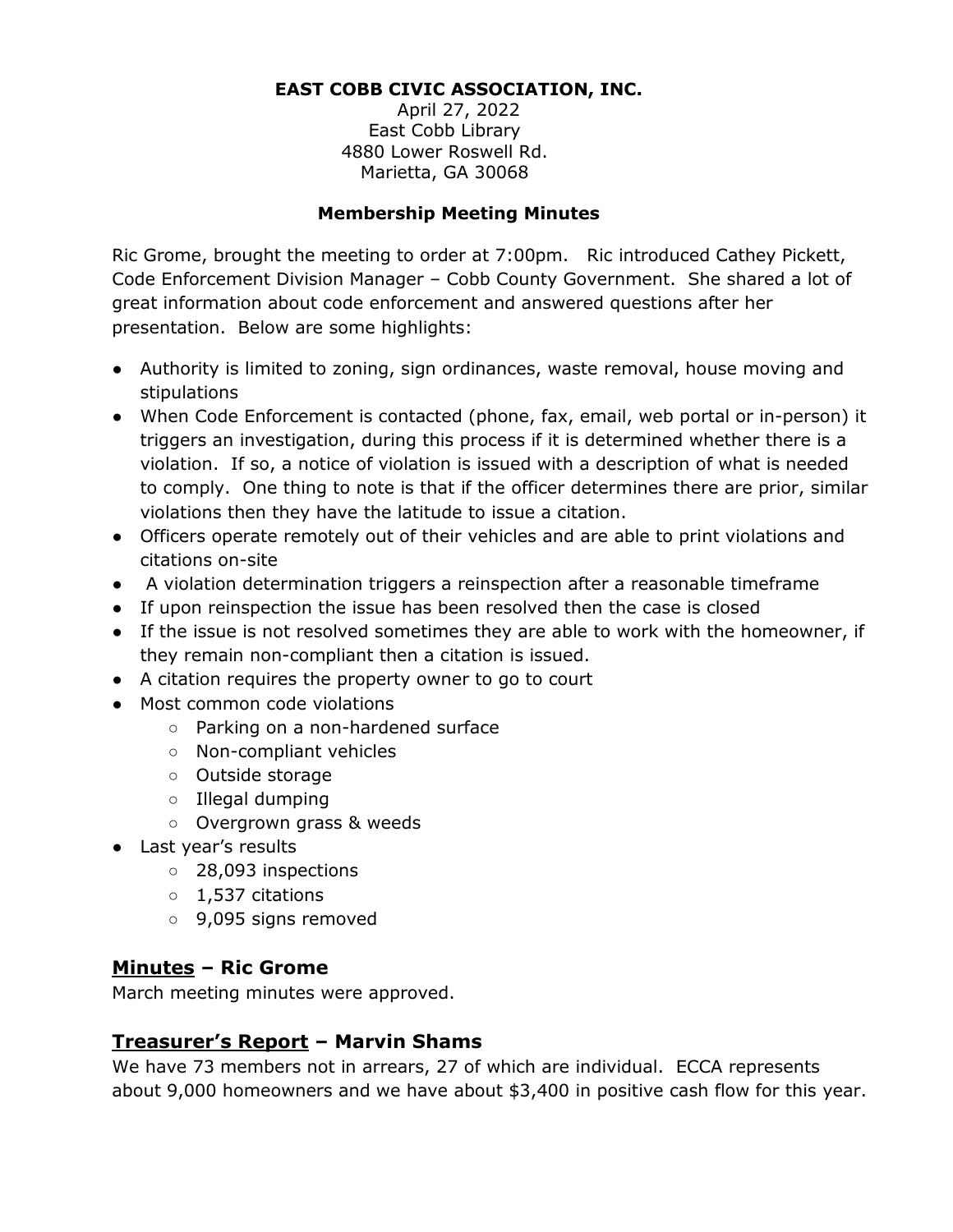# **Adopt-A-Mile – Ric Grome (for Helga Hong)**

Last Saturday about a half dozen people were in attendance and five bags of trash were collected from 10-11am.

### **Membership – Jill Flamm**

We are coming to the end of the membership drive. Third and final invoices have been sent. Jill has been reaching out to those who have not responded. Jill also shared the flyer Linda had been working on that was designed to be posted in the HOA describing who ECCA is and what we do. A QR code is included to direct those interested to our website. It was emphasized that if an HOA is a member all residents of that HOA are members and are welcome to participate.

## **Meeting Speaker – Ric Grome (for Roger Phelps)**

Ric announced that Stephen White, Director and Chief Appraiser for Cobb County Tax Assessor's office will be the May speaker.

# **Public Relations – Linda Carver**

Linda shared that we are working on the brochures. She also polled the members as to whether they were aware of the new logo. Additionally, she shared information about the committee's responsibilities and the e-mail blast asking Bill Carver to provide more detail.

# **Zonings, Variances and OBIs – Chris Lindstrom**

- **Z-25 –** Case Manager: Ric Grome and Jill Flamm. The property is Paper Mill Village that has an over 50yr history. It is a very old zoning and is currently zoned CF (Commercial Future). It was involved in a lawsuit and they were allowed to build on it. It is long overdue for rezoning and is proposed as site-specific Neighborhood Retail Commercial (NRC). A list of unapproved uses is being developed and currently contains 28 items. The existing architectural control committee has been formalized to oversee the shopping center. **Recommendation: Approve with Stipulations**
- **OSC-1 –** Case Manager: Chris Lindstrom. Location: Twin Ridge Ct, it is adjacent to Cambridge Park (ECCA member). The applicant would like to develop 7.5acres. Chris has some reservations about this petition because, the documents appeared to be in Russian, of the 16 homes proposed only one rendering was provided and only a front view. The request also specified a private road, second-story terraces with trees and green space. The applicant stated they have spoken with many groups within the County, though the proposal seems to conflict with that. **Recommendation: Hold for additional information**
- **V-23**  Case Manager: Ric Grome. The property is in Indian Hills. It was held over till May after consideration from the Board of Zoning Appeals. They instructed the applicant to propose ways to mitigate sound and lighting for the basketball court. Our original recommendation was denial. The BZA suggested that the basketball court be moved closer to the house.